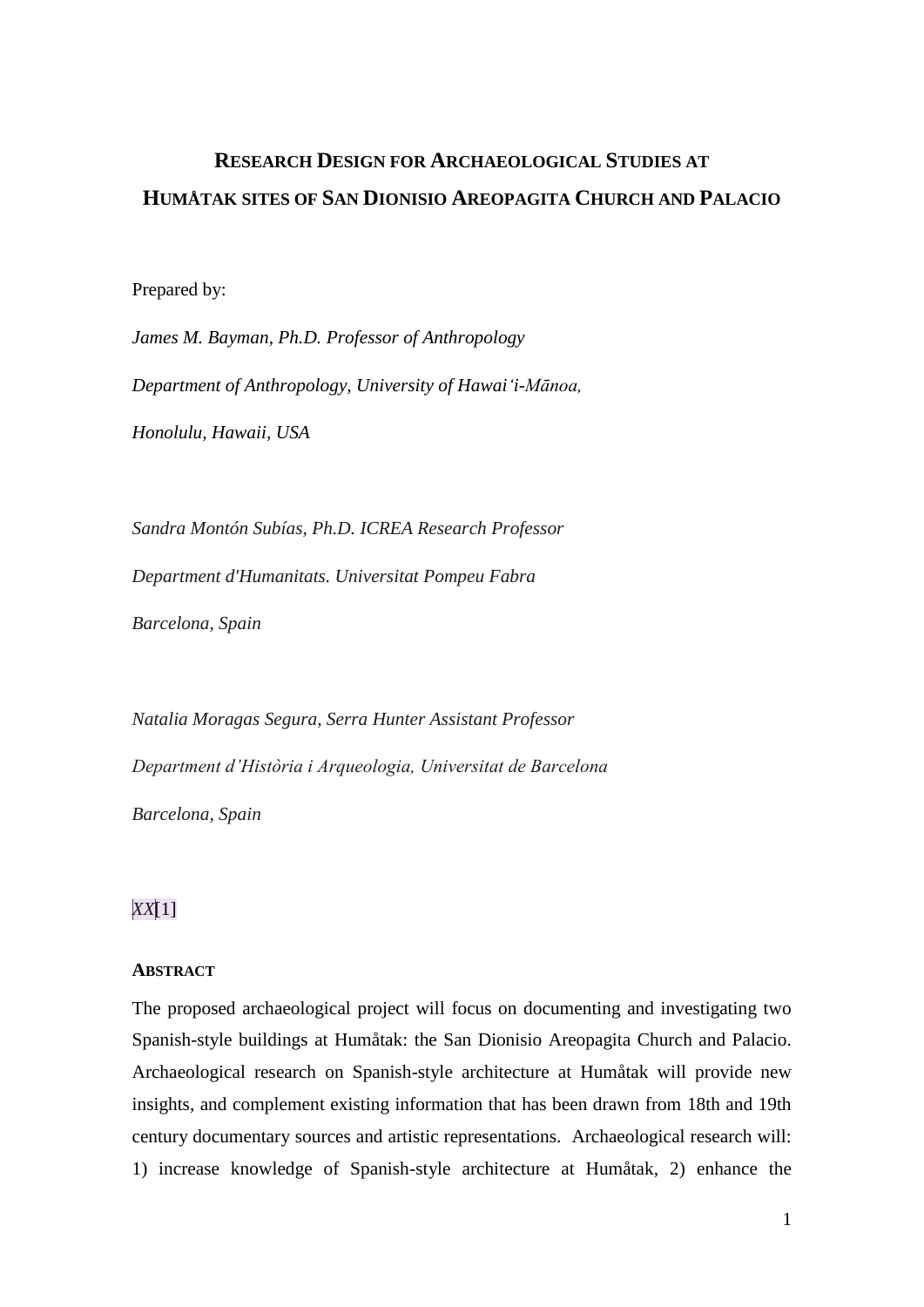development of public education about Humåtak, and, 3) strengthen the preservation of Humåtak's rich cultural heritage. Throughout its duration, the project will be undertaken in partnership with Humåtak's local residents, as well as officials for the Guam Preservation Trust, and the Humåtak Community Foundation. Community volunteers and students from the University of Guam will also participate in the project, along with a limited number of university students from Spain and Hawaii.

# **1. INTRODUCTION**

This document summarizes the tasks for the field investigation, data analyses, reporting, and the disposition of materials for a proposed archaeological field study at the Spanish-style buildings known as San Dionisio Areopagita Church and Palacio at Humåtak (Figure 1). At the moment, there has been no documented professional archaeology conducted at either of these two sites. All of the tasks will be undertaken to comply with regulations of Guam's Historic Preservation Office (GHPO).



**Fig. 1**. 1819 Duperrey's map of Humåtak. Both Palacio and San Dionisos church are clearly appreciated in plan. Courtesy of the Spanish Documents Collection (MARC, UOG).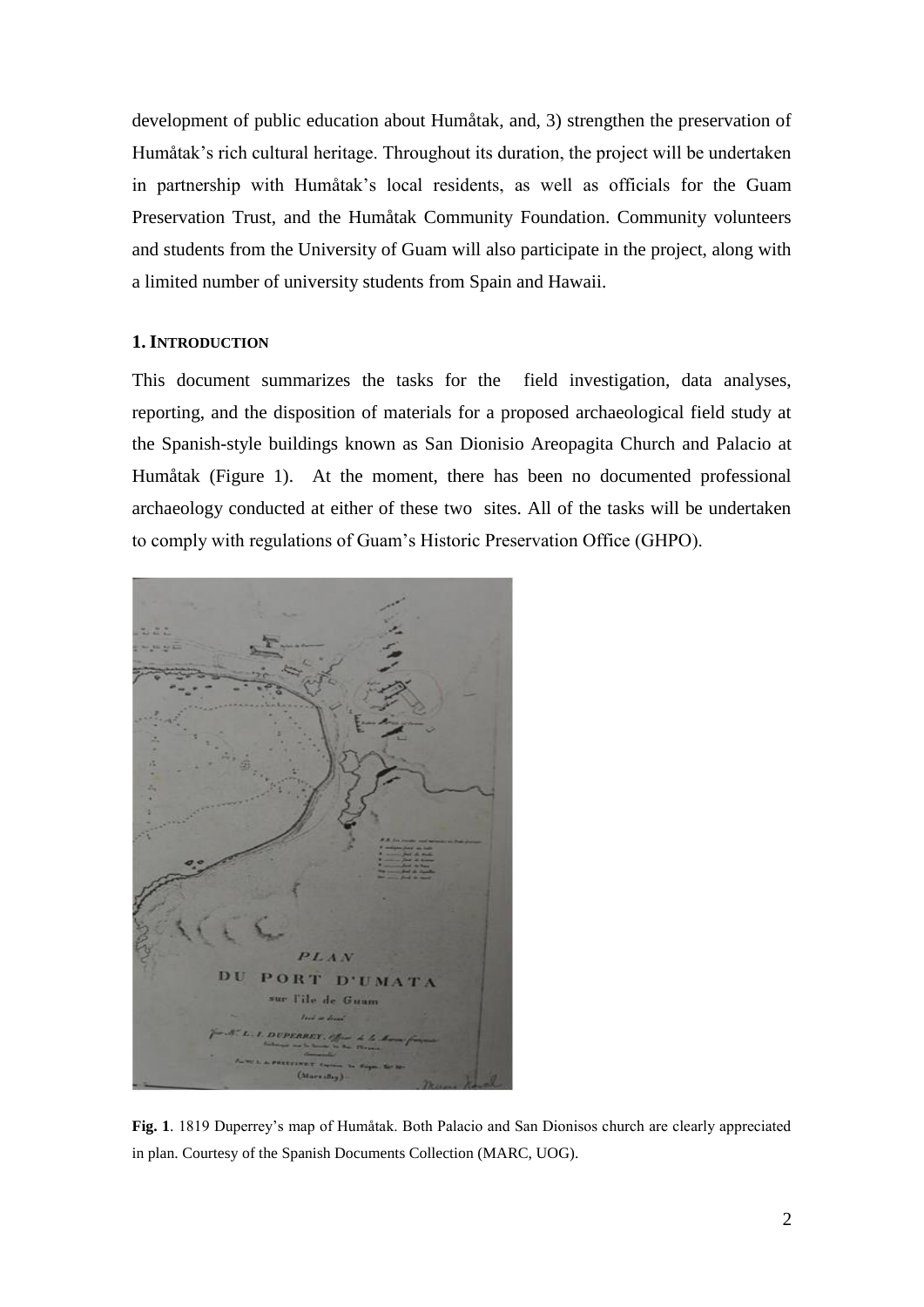The proposed archaeological fieldwork will be undertaken in the framework of two research projects: "*ABERIGUA. Archaeology of Iberian Cultural Contact and Colonialism in Guam and Marianas (western Pacific)*", funded by the Palarq Foundation (Spain), and "*Material Culture, Colonialism and Gender in the Pacific. An Approach from Historical Archaeology,*" funded by the Spanish Ministry of Economy and Competitivity. These projects aim to study and interpret processes of identity, change and continuity that relate to the incorporation of the Marianas Islands by the colonial network of the Spanish empire, with a special emphasis on the consequences of this phenomenon on the local population.

Key personnel for the archaeological investigation will include Dr. Sandra Montón Subías (Research Professor, Universitat Pompeu Fabra, Spain), Dr. James M. Bayman (Professor of Anthropology, University of Hawai'i-Mānoa, USA), and Dr. Natalia Moragas (Serra Hunter Assistant Professor Fellow, Universitat de Barcelona, Spain). These personnel will directly supervise other fieldworkers, students, and volunteers who may participate in the field effort and laboratory analysis. Field work at the Spanishstyle structures will be conducted in partnership with Mr. Enrique Moral de Eusebio (PhD student, Universitat Pompeu Fabra, Spain), Ms. Jacy Jones (PhD student, University of Hawai'i-Mānoa, USA), Mr. Anthony Alvarez (PhD student, University of Hawai'i-Mānoa, USA) and Ms. Verónica Peña Filiu (PhD student, Universitat Pompeu Fabra, Spain). All of the foregoing individuals are members of a well-established research team, and all of them have experience in historical archaeology, including the excavation of contact-period latte sites as well as the so-called "Casa Real" in Ritidian, Guam (Bayman et al. 2012; Bayman and Montón-Subías 2015; Montón-Subías and Bayman 2016).

In addition to archaeologists, and considering the interdisciplinary scope of our projects, the research team is also composed of researchers in ethnoarchaeology, anthropology, postcolonial theory, modern history, gender studies, Information and Communication Technologies and Virtual Reality. Key personnel for these dimensions of the project include Dr. Omaira Brunal-Perry (MARC, University of Guam, USA) and Dr. José Luis Ruiz Peinado (Universitat de Barcelona, Spain). This project will harness the knowledge and expertise of researchers and institutions from Guam, Spain and the USA.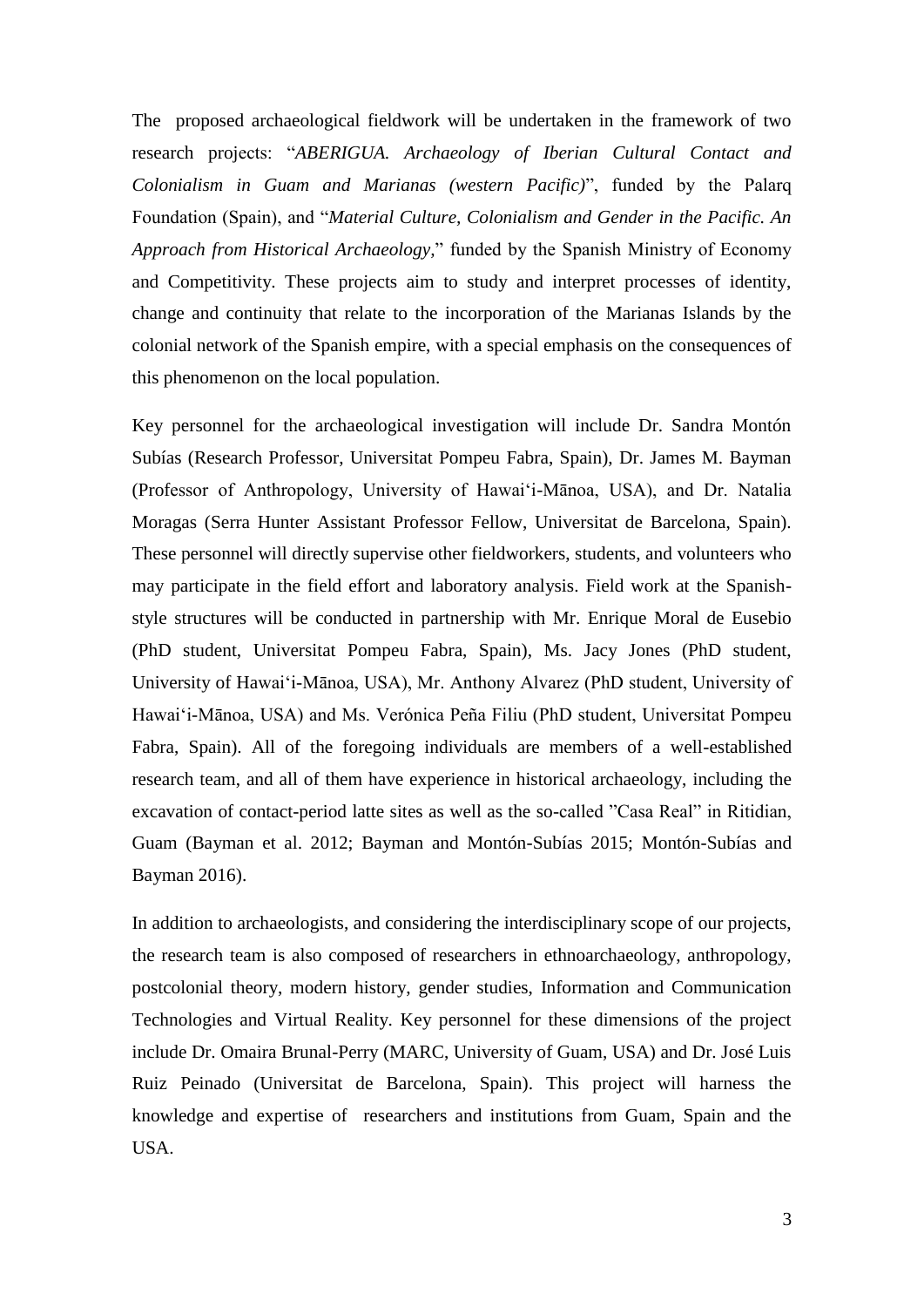Importantly, 2017 fieldwork will also integrate members of the Humåtak local community, through partnerships with Guam Preservation Trust, Humåtak Community Foundation,[2] as well as students from University of Guam through a field summer school. The field study will thus provide an opportunity for students and volunteers to acquire practical experience and training in archaeology.

The initial session of the proposed field work will be undertaken during June-July 2017, and it will include initial processing of recovered materials (estimated dates for excavation are 26 June-21 July). More detailed artifact assemblage analyses and reporting will be undertaken during fall of 2017 and spring of 2018, since interim reporting is desired for this research program. Due the ongoing nature of the proposed research, permission to extend it will be requested annually.

#### **2. HISTORICAL AND ARCHAEOLOGICAL CONTEXT**

As previously stated, the proposed archaeological excavation of the Humåtak's sites will take place within the framework of two research projects that aim to investigate processes of continuity and change related to the inclusion of the Marianas Islands in the colonial network of the Spanish empire.

As is well known, the maritime expansion of the Iberian kingdoms that begun at the end of the Middle Ages has been conceived by scholars from different, even competing, traditions as a substantial turning point in history (Dussel 1995; Gruzinski 2012; Marks 2002; Martínez Shaw and Alfonso 1999; Quijano 2000; Parker 2010; Smith 1776; Wallerstein 1974 or Wolf 1982 are only some examples). It brought profound changes of all kinds: political, social, economic, and, especially after the first 1521 round-theworld voyage, also cognitive and ontological (Montón-Subías et al. 2015). We are not dealing here with changes "in a known world that merely altered some of its traits" but with "changes in the world as such" (Quijano 2000: 547). Needless to say, these early modern interconnections encompassed groups of very different socio-economic complexity, with different –even contrasting- worldviews and ways of being a person, and with historical dynamics guided by values and forces different to Western ones.

It was precisely during the 1521 Magellan-El Cano circumnavigation that first contact between Mariana islanders and Magellan's crew transpired. However, it was not till 1565 that these islands were incorporated into the Hispanic Monarchy, and not till 1668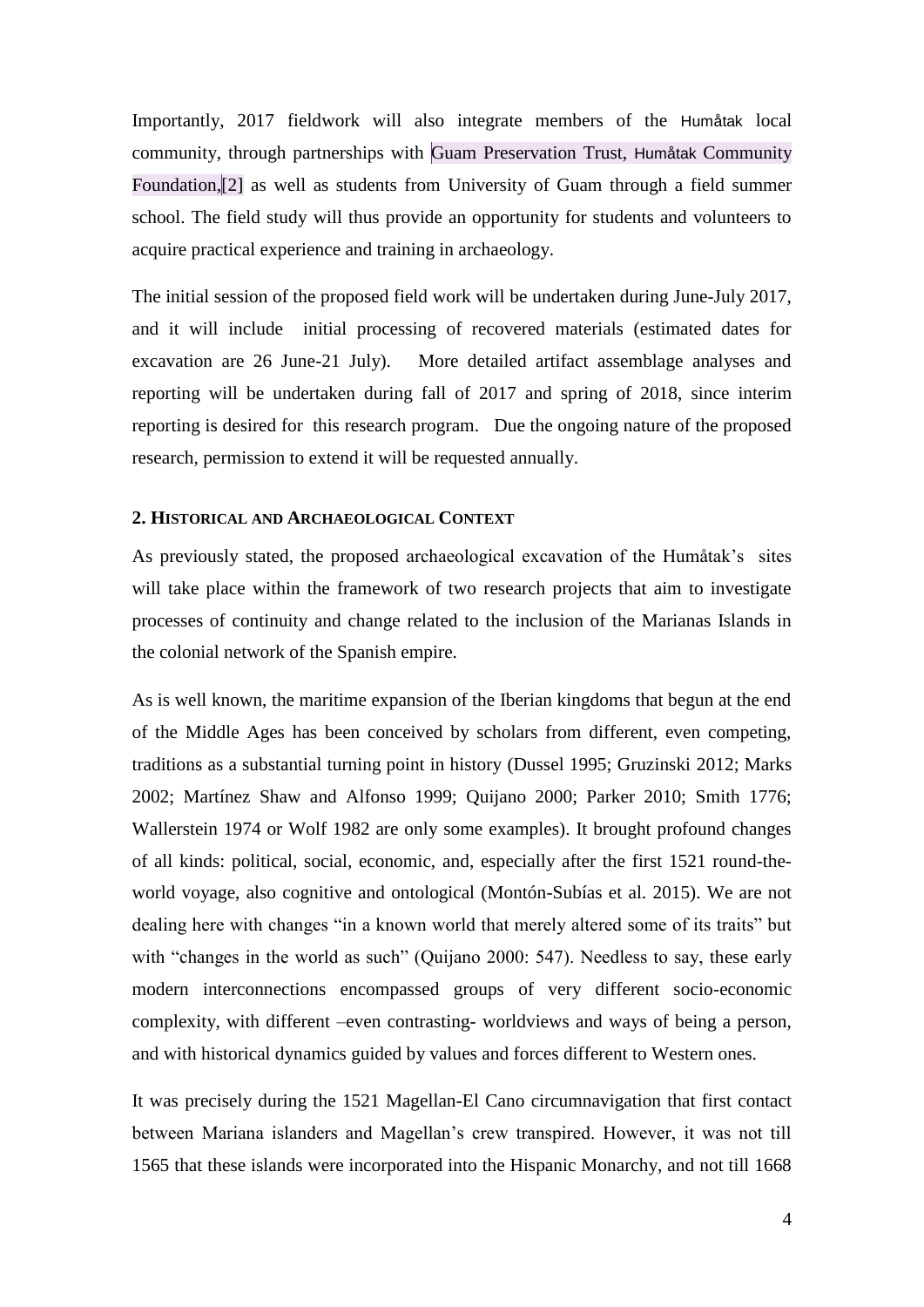that the first formal colonization of Guam took place, when Fray Diego Luis de San Vitores landed in the island to establish the first Jesuit mission. Ever since, and for the centuries to come, dramatic changes have taken place.

As previously stated, our project is aimed at investigating these changes, as well as the cultural continuities that have persisted through these historical process. Most specifically, we will be paying attention to changes and continuities in: 1) socioecological systems; 2) socio-political systems (with special attention to gender, religion and sexuality); and 3) the sphere of cultural maintenance activities (a set of practices that include food processing and cooking, textile manufacture, socialization of children and organization and maintenance of daily-quotidian spaces).

A long-term approach to colonialism is necessary for understanding this phenomenon in its full breadth (Lightfoot 1995), and our projects share this philosophy. Although much historical scholarship is often centered on the study of modern colonial processes, we will investigate much broader cultural sequences that include pre(historical) developments among local populations, thus bridging the long-debated prehistory/history divide (for instance, Connah 1998; Fredericksen 2000; Lightfoot 1995; Mathews 2007; Wilkie 2005).

Humåtak is a fundamental place to understand the previous processes since it was one of the first and main towns of the Spanish colonial administration in Guam. In fact, Humåtak has a very long-term occupation sequence: from "prehistory" to the present. Consequently, it is a perfect location for studying long-term historical processes. Moreover, n, Humåtak is today a locus of collective memory. It is here where traditional historiography situates Magellan's first landing in the Pacific (and Guam). It was also here where, since its implementation in 1965 and thanks to the existence of fresh water springs, the Manila galleon stopped during its journeys from Acapulco to Manila. Therefore, it must have also been here where the most acute contacts between the natives of Guam and the galleon's international crew took place during ss the protracted period of contact that followed the wake of Magellan's expedition in 1521. After 1668, when the formal colonization of Guam began to take place, Humåtak retained this function until the termination of the galleon trade in 1815. Undoubtedly, this trade ensured that the town of Humåtak is a privileged place to understand the international commercial dynamics of the Hispanic Empire. Of equal importance, it also informs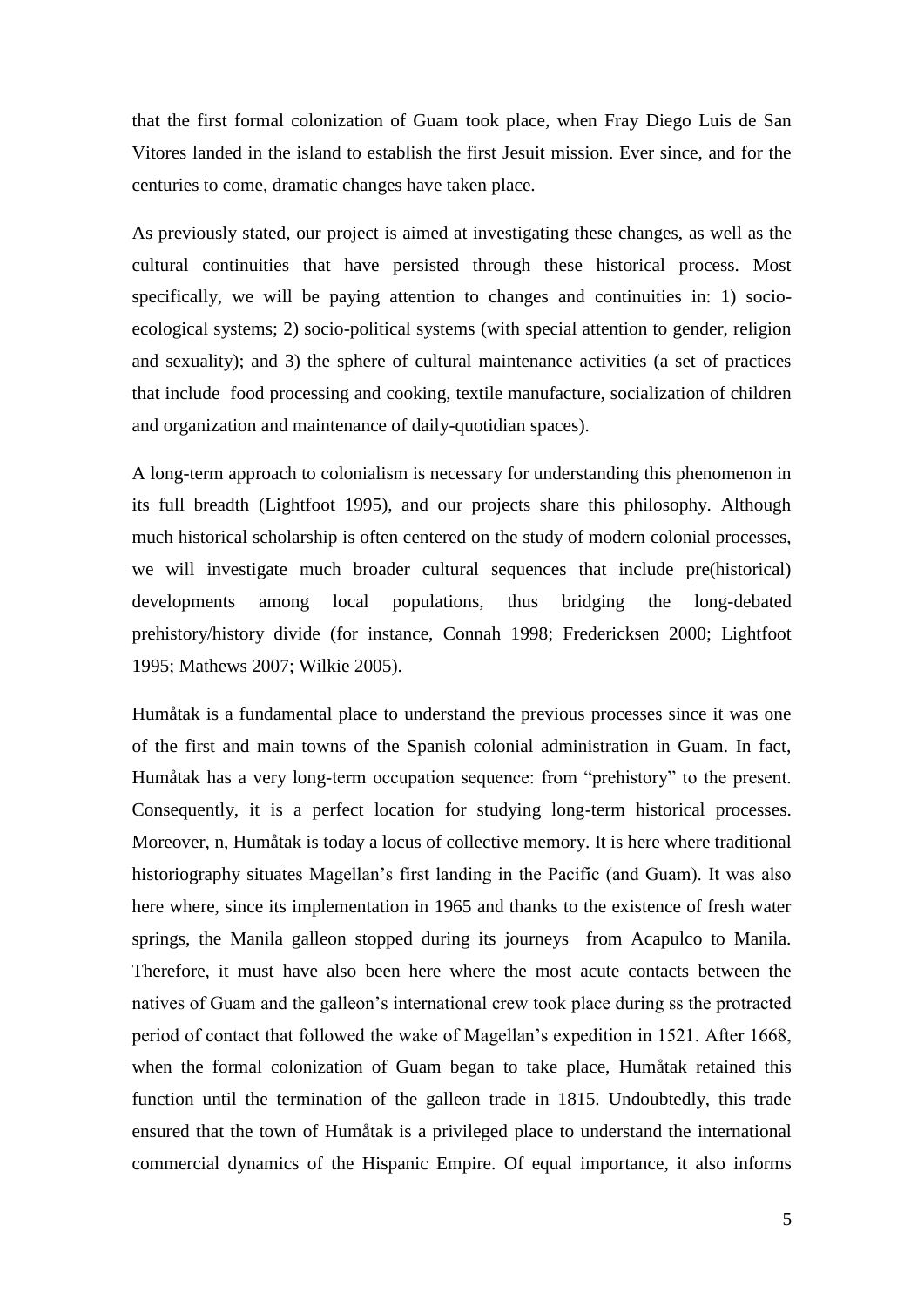scholarly research on the impact of the galleon trade on on Guam's local island population.

When governor Quiroga instigated the reducción of the 1680s, Humåtak became one of Guam's primary villages. According to governor Felipe de la Corte y Ruano's historical account, *Memoria (1870)*, Quiroga moved his residence to Humåtak. A series of fortifications were later constructed (see Delgadillo et al. 1979, Driver and Perry 1994). First, Bateria Nuestra Señora del Carmen, followed by Fort Santo Angel, Fort San Jose and Fort Soledad. Together, Umatac and Hagatna were the main towns for the Spanish administration in Guam, and they were physically linked by el Camino Real. These forts, together with the Church of San Dionisio, the Governor's Palace, the contact period settlements, and the as-yet unlocated reducción village in the area stand as archaeological witnesses of colonial processes that spanned the  $17<sup>th</sup>$ ,  $18<sup>th</sup>$ , and  $19<sup>th</sup>$ centuries. Recovering material culture from these locales is paramount to understanding the dynamics of cultural contact and colonialism in its full magnitude.

There has been no documented professional archaeology undertaken at San Dionisio and Palacio, the two enclaves that we propose to investigate during June-July 2017. Archaeological fieldwork at Humåtak has been conducted, however, at Fort Nuestra Señora de la Soledad and Fort San Jose (see, for instance, Moore & McNerney 1984), and at prehistoric sites as salvage excavations (see, for instance, Moore 1989, Brown 1990). Thus, current knowledge about the two previous historic sites comes from historical written texts and gravures and artistic representations made in the  $18<sup>th</sup>$  and  $19<sup>th</sup>$  century. Like other buildings in the island, they have been affected by a long history of natural disasters, historical events, and economic development. San Dionisio must have been one of the first Jesuit churches in Guam. Initially a church of thatch, it was destroyed by a typhoon and reconstructed in stone (at least in its foundations) by 1680. This church was destroyed again by another typhoon and reconstructed in 1693, this time entirely in stone. In 1848, an earthquake destroyed both San Dionisio and the Palacio. Governor Olive, writing in his 1887 *Islas Marianas. Ligeros Apuntes acerca de las mismas, Porvenir al que pueden y deben aspirar, y ayuda que ha de prestar la administración para conseguirlo*, noted that the Palacio was in ruins, and that San Dionisio church was made of mamposteria and covered by a roof made of *jigay* or *nete*. A bit earlier, in 1870, governor Felipe de la Corte, had written in his *Memory* that the Casa Real (the governor's palace) was a mamposteria structure roofed with tiles. He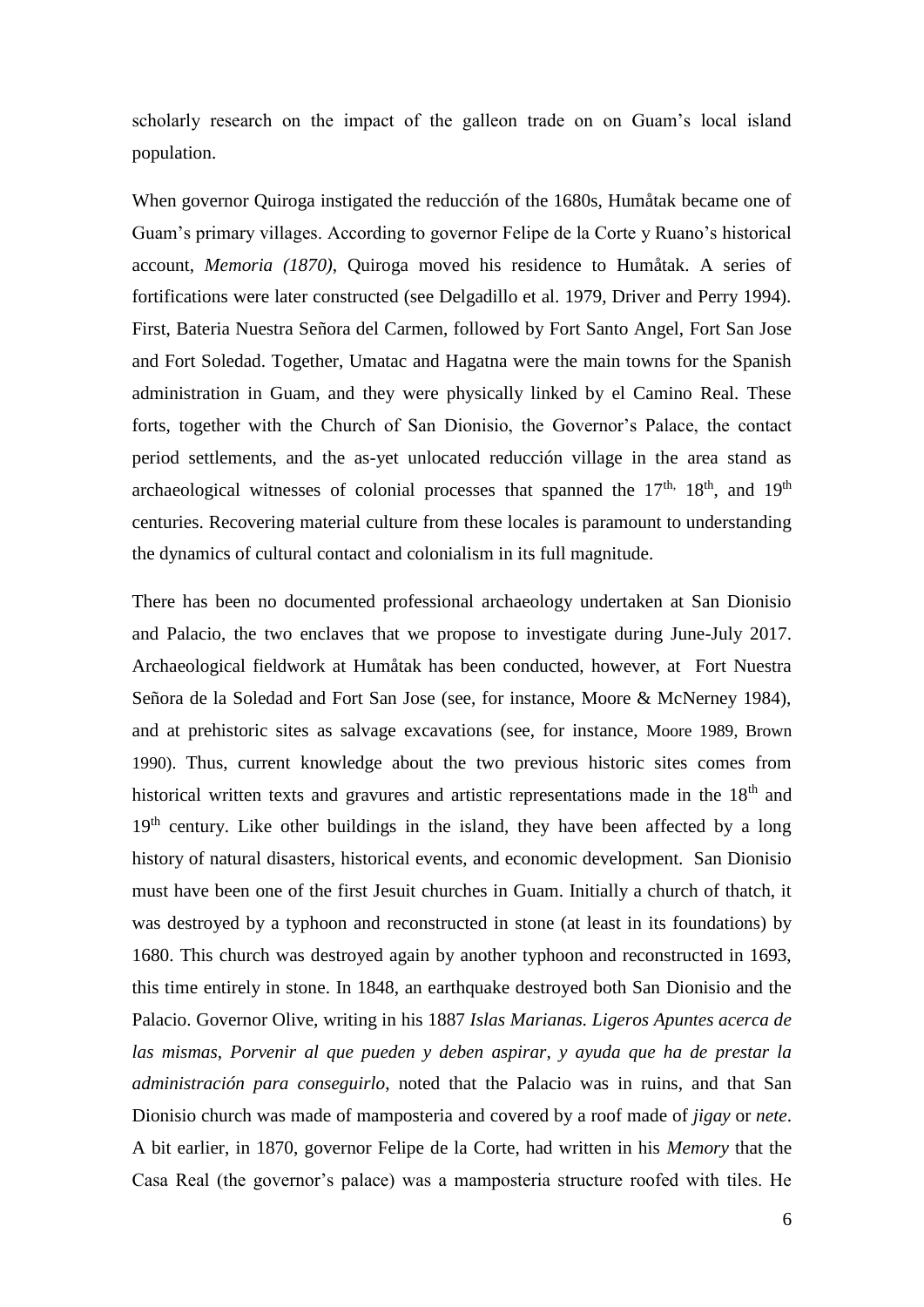also mentions that Casa Real was the governor's residence when they went to Humåtak when the galleon arrived. He also mentions that the palace was reconstructed to a smaller scale after being destroyed by an earthquake, and that the church was also made of mamposteria.

The disposition of the main buildings in Humåtak remained quite unaffected until the 20th century. In 1939, the new church (the present San Dionisio church) was apparently constructed in close vicinity to the Palacio structure. As we will explain later, our proposed investigation is aims to elucidate how the construction of the new church affected the Palacio remains. In historical gravures and maps, the Palace of the Governor (or "Casa Real") is represented as the main building in town. In 1792 Fernando Brambilla's gravure and in 1819 Duperrey's maps, the building is integrated by three structures (see fig. 1), which could be interpreted that, besides the residence of the Governor, at least two administrative buildings or warehouses may have also existed. In any case, it is necessary to conduct systematic archaeological excavations to verify this conclusion.

# **3. OBJECTIVES OF THE PROPOSED ARCHAEOLOGICAL RESEARCH**

The proposed archaeological research for 2017 will document and study the Spanishstyle structures and material culture of San Dionisio Areopagita Church and the Palace of the Governor (Palacio). Archaeological investigations at the Spanish-style structures will be undertaken to examine a variety of research questions including (but not limited to) the following goals:

- 1. To document and to understand the archaeological sequence of the two sites (from construction to abandonment) so that we can examine their similarities and and differences.
- 2. To understand the ways in which the cultural assemblages (e.g., food remains, ceramics) from the Spanish-style buildings are similar or different from those at previously excavated pre-Spanish latte site assemblages at Humåtak.
- 3. To understand how the cultural assemblages (e.g., food remains, ceramics) from the Palacio are similar or different from those at the previously excavated Governor's Palace at Hagåtña.
- 4. To understand how the construction technology of the Spanish-style buildings at Humåtak compare with other Spanish-style buildings on Guam.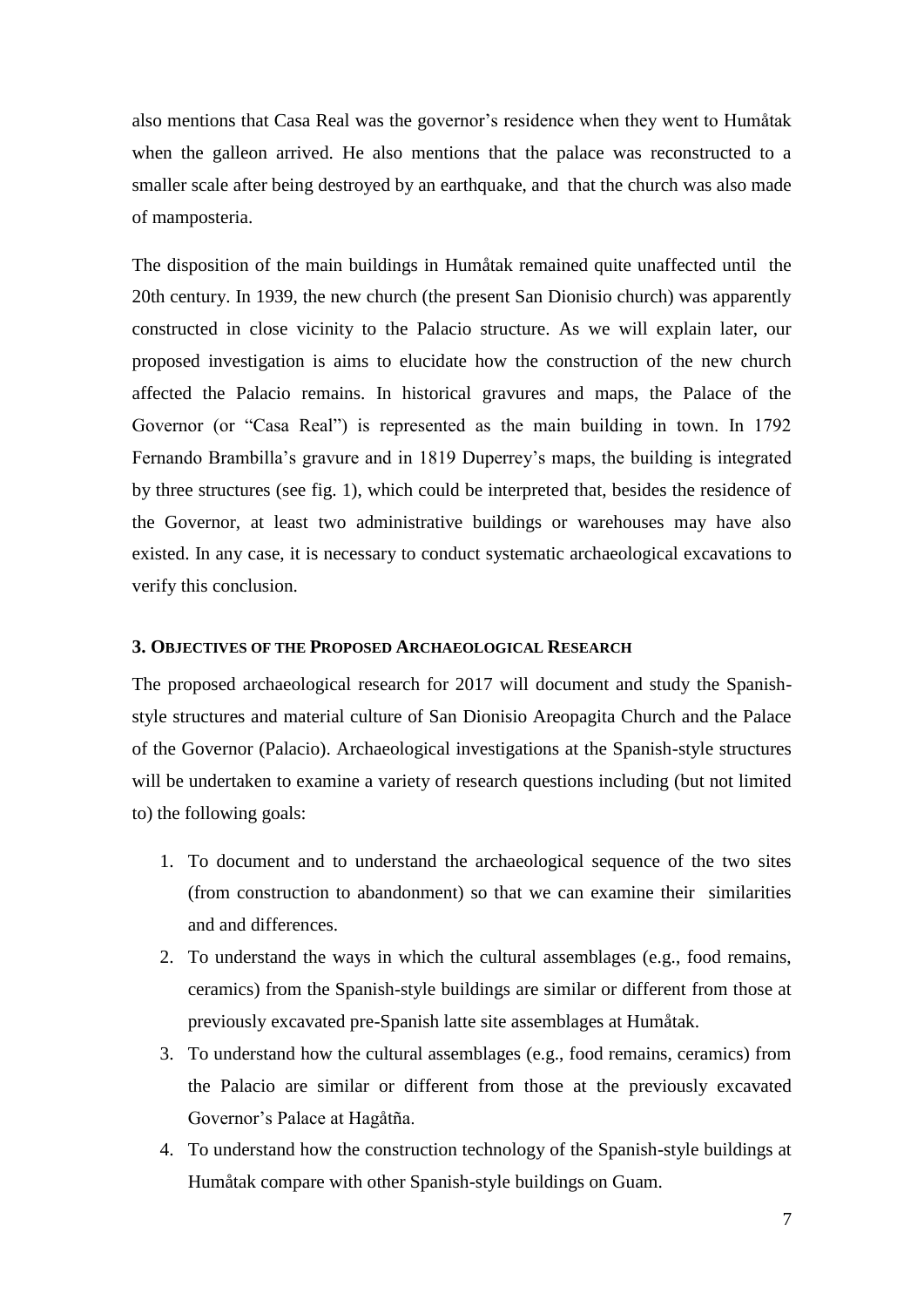- 5. To clarify whether or not the construction of the new San Dionisio church (1936-1939) affected the Palacio. According to historical maps (figure 1), the Palace of the Governor was a tripartite building, but we do not know if the original structure is still preserved since the new church was constructed in close proximity, and may thus have disturbed part (if not most) of the Palacio. The 2017 archaeological research aims to elucidate which parts (if any) of the Palacio are still preserved; if in situ remnants are discovered, they will be mapped and documented..
- 6. To address issues related to future architectural stabilization/restoration needs.

## **4. METHODS**

Our project will combine archival, fieldwork and laboratory research.

1) Archival Research. Archival research will be conducted to complement historical documentation that we have already at hand for the two buildings that we propose to excavate. A portion of this archival research will be undertaken prior to the field research.

At present, we have been working at MARC's Spanish Document Collection archives. This documentation mainly includes archaeological reports and historical cartography, gravures, censuses and governor's memories. In addition, we will research whether or not further information can be found at .Biblioteca Nacional de España (Madrid, España), Archivo General de Índias (Sevilla, España), Archivo General de Simancas (Simancas ,España), Archivo General de Torre de Pombo (Lisboa, Portugal), Archivo Generalde la Nación (Ciudad de México, México) and Archivo de la Compañía Neerlandesa de las Indias Occidentales (Amsterdam, Holland).

2) Fieldwork Research. Archaeological excavations will take place both in the San. Dionisio Areopagita church and in the Palacio during June-July 2017. Excavations will be undertaken using 2 by 2 m units that will follow natural strata whenever possible. Natural strata will be sub-divided, if necessary, into arbitrary 10 cm levels. Moreover, 10 cm levels will be also used if natural strata are not visible.

Cultural deposits during excavations will be sieved using wire-mesh (1/8-inch or less) to ensure complete recovery of artifacts and other archaeological materials (e.g., fish bone, charcoal, etc.). Samples of excavated matrix will also be collected for flotation to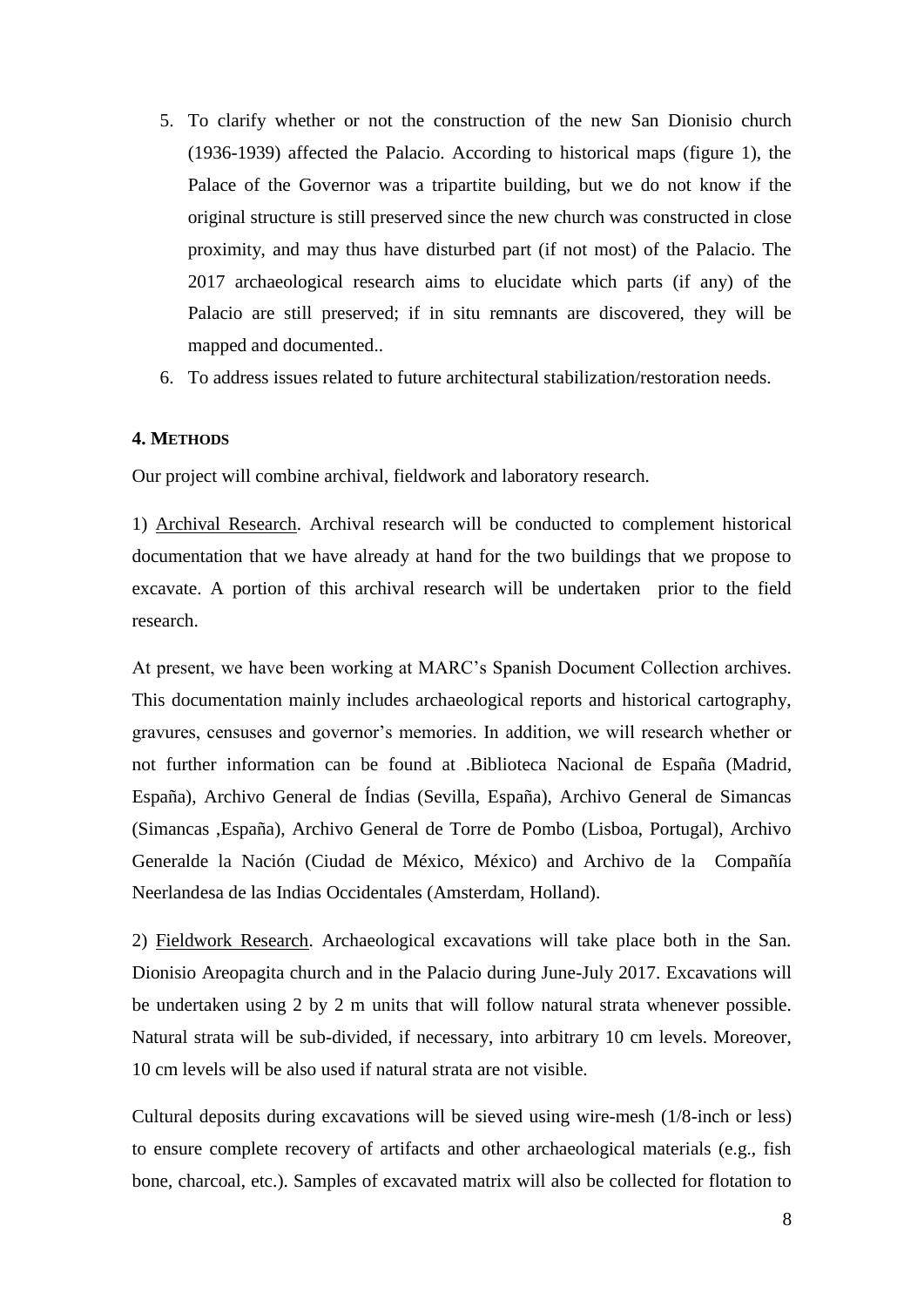recover macrobotanical (e.g., plant charcoal) and microbotanical (e.g., pollen, phytoliths) remains. The sediments will also be subjected to micromorphological analyses.

At San Dionisio, three 2 x 2 meter units after clearing the area (two inside the church and one in the front terrace) will be opened. Building construction materials will be saved to facilitate the future restoration of the building.

At Palacio, in situ remnants of the original structure will be followed after the area has been cleared of vegetation and other debris. Depending on what we encounter, we will open one or two 2 x 2 meter units. Ideally, one of the units will be located inside the structure, and, another one, adjacent to exterior face of the remaining wall.

Documentation of the excavation will include the completion of field journals, standardized forms, feature drawings (e.g., profile and planview maps), and photographs.

3) Laboratory Research and Assemblage Analyses. Initial laboratory research (artifact processing matrix sample flotation) will be conducted during the excavation, in the Humåtak's Centre<sup>[3]</sup>. The recovery and analysis of the excavated assemblages will to the following procedures:

- 1. All recovered cultural assemblages (e.g., artifacts, food remains, and charcoal) will be processed and sorted by material type and catalogued for curation.
- 2. Pottery will be described in terms of size, thickness, presence of inclusions, vessel part, evidence of production, and surface treatment.
- 3. Stone, shell, metal and non-ceramic artifacts will be described with respect to their material type and form.
- 4. Faunal remains will be sorted into major taxonomic categories, counted, and weighed by provenience and recorded in standard tabular form.
- 5. Preserved botanical remains will be examined to potentially identify ancient starch, pollen, phytolith, and other remains.
- 6. All artifacts will be counted and weighed by provenience, and these values will be compiled in standard tabular format for comparison of location and stratigraphic context.
- 7. In the event that human remains are encountered, they will be documented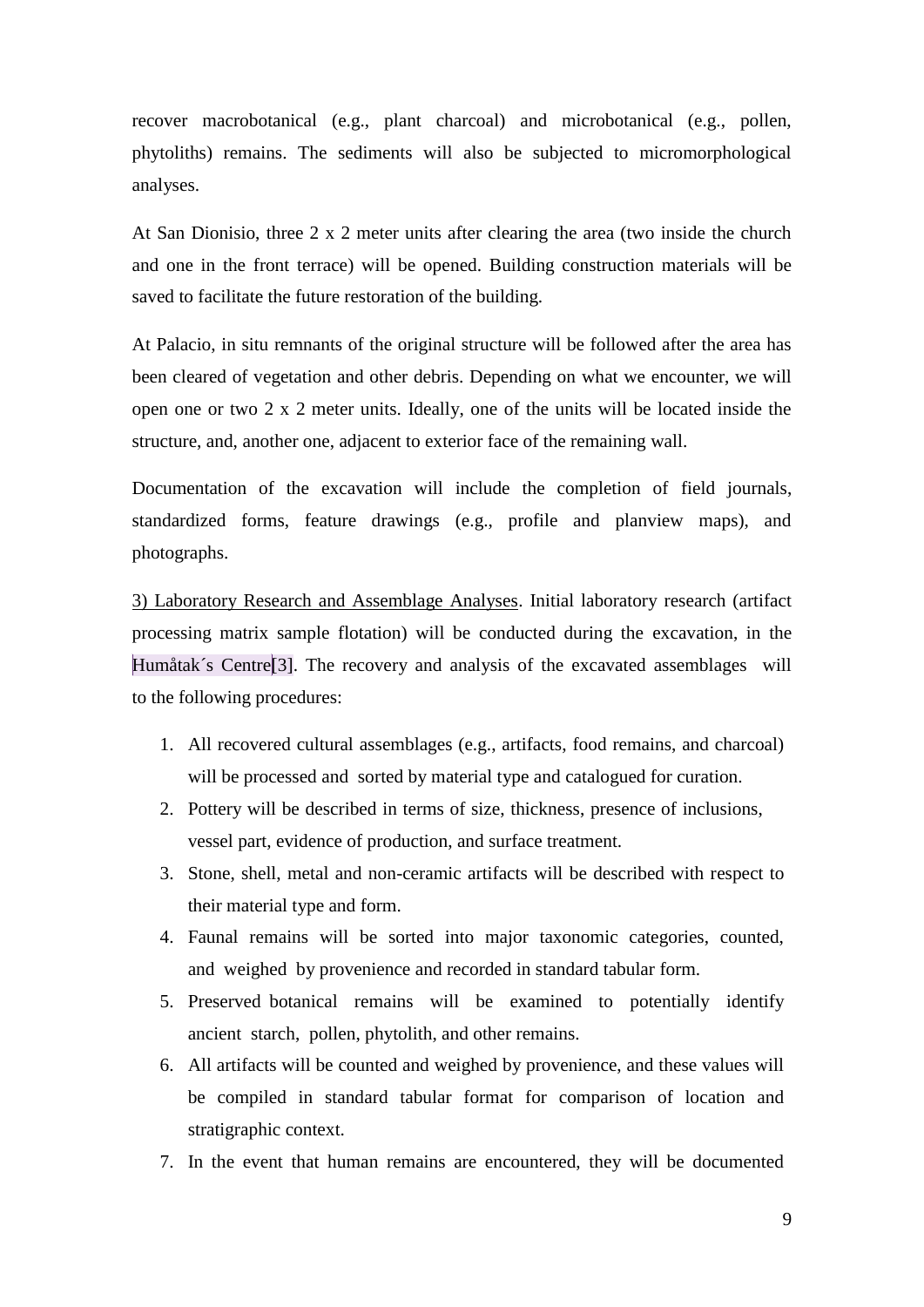following the procedures described in section 10. This documentation will also comply with Guam Executive Order 89-24, as well as guidelines of the Guam Historic Preservation Division regarding the treatment of human remains.

#### **5. EXPECTED RESULTS**

We expect that excavations at San Dionisio and Palacio will: 1) Refine knowledge of the cultural sequence and construction technology of architecture at both sites; 2) Enable an evaluation of the condition of the footings and foundations at the two buildings; 3) Provide information on the kinds of material culture (e.g., ceramics, metal) and other assemblages (e.g., faunal remains) that were made, imported, used, and discarded in the vicinity of the two buildings. The research also promises to yield a well-documented collection of artifacts and other cultural materials that could be used for developing a public education program that includes museum exhibits. The archaeological maps, field notes, and other documents that will be generated by the project will also be useful for other researchers who seek to study Spanish-style architecture elsewhere on the island, elsewhere in the Pacific, and elsewhere in the world. The project will also provide local children, UOG students, and other community volunteers the opportunity to participate in archaeological research about Guam's rich history and culture.

## **6. REPORTING OF STUDY**

Reporting for the field study will adhere to the following schedule

1. On a daily basis, the findings of the excavation will be reported to officials at the Guam Preservation Trust, and the Humatak Community Foundation.

2. A letter that summarizes the field work will be provided to GHPO following the conclusion of the 2017 field investigation

3. Upon completion of the excavations, a comprehensive report will be provided in draft form for review by GHPO, and a final version prepared within 45 days of receipt of any review comments.

The findings of the fieldwork and follow-up analysis will be shared with GHPO to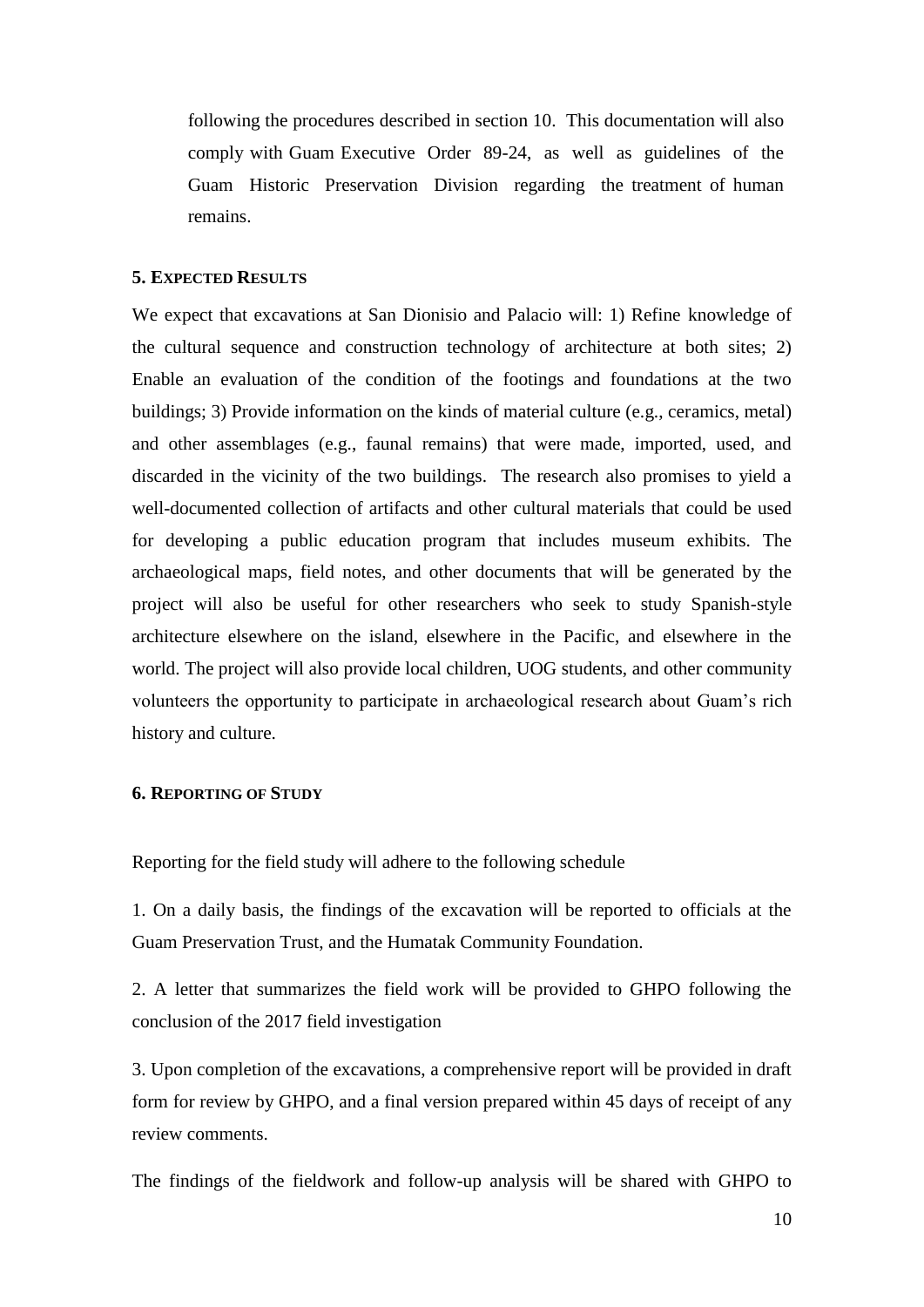enhance both public education and interpretation at the sites. Findings of the research will also be prepared and submitted for publication in scholarly journals in archaeology and related disciplines. To enhance community outreach, the project findings will also be shared with local educational venues (e.g., Guampedia website).

#### **7. DISPOSITION OF MATERIALS**

The University of Guam has a curation chamber in the Archaeology Office of the Micronesian Area Research Center (MARC). The separate rooms in the office suite are designated for: a) main office space; b) equipment storage; c) materials wet processing; d) materials dry processing; and e) curation room. The curation room has its own fire-shield door, theft alarm system, video camera monitoring, rolling metal shelving storage, archival boxes and plastic bags, database management system for collection, air conditioned environment, fire-suppressant system, pest control, and other protocols in place[4].

## **8. OUTCOMES AND BENEFITS**

Our project is committed to disseminate results to different target audiences (including specialized and not specialized public). The archaeological research will thus generate outcomes that will benefit both archaeology and the broader public: 1) It will increase knowledge of Spanish-style architecture at Humåtak; 2) It will provide new, substantive information that will enhance public education; and 3) It will strengthen cultural resource management.

Our dissemination plan and outreach activities include:

- 1. Publication in major academic journals.
- 2. Contributions and session's organization in main international symposia.
- 3. Organization of a specialized workshop.
- 4. Blogs, permanent and updated web page.
- 5. Contributions to social media.
- 5. Open data transfer.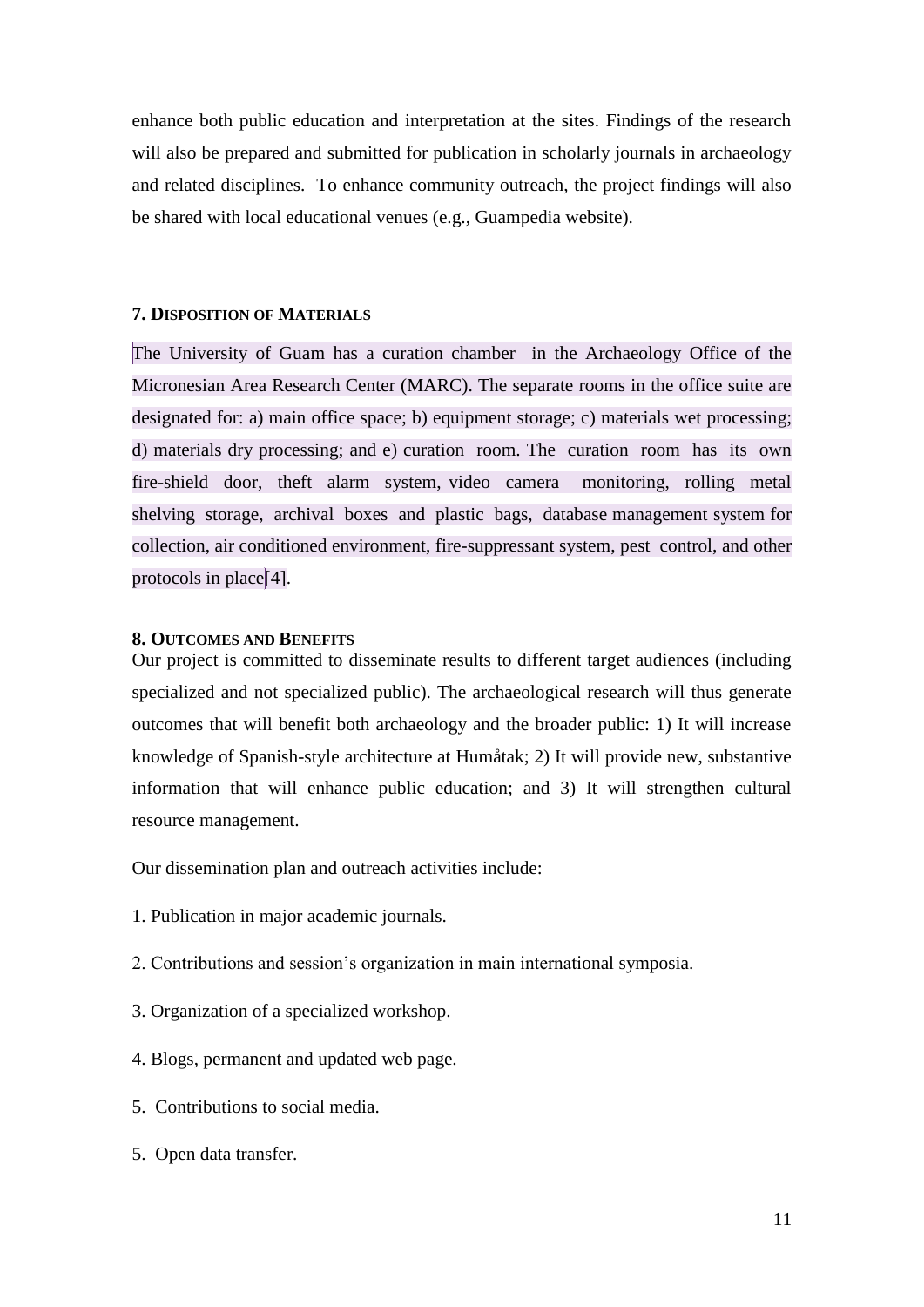- 6. A travelling bilateral exhibition.
- 7. Public talks and booklets for the local community and schoolchildren.

# **9. REFERENCES**

American Resources Group. 1984 *Final report : archaeological test excavations at Fort Soledad, Umatac, Guam .*

Bayman, J., Kurashina,H., Peterson, J., Carson, M.T., Doig, D.J. and Drengson, J. (2012). Latte Household Economic Organization at Ritidian, Guam National Wildlife Refuge, Mariana Islands. *Micronesica* 42:258-273.

Bayman, James M., and Monton-Subias, S. (2015). *Addendum to Work Plan for Archaeological Field School Investigations at Guam National Wildlife*. Refuge, Ritidian Unit. On file at Department of Anthropology, University of Hawaii-Mānoa.

Brown, Roderick S. 1990 *Archaeological inventory survey : proposed Guam first green golf course, no.2, Umatac municipality, Territory of Guam .*

Connah, G. (1998). Pattern and purpose in historical archaeology. *Australasian Historical Archaeology* 16: 3-7.

Delgadillo, Y., McGrath, T.and Plaza, F. (1979). *Spanish Forts of Guam*. MARC, University of Guam.

Driver, M., and Brunal-Perry, O. (1994). *Architectural Sketches of the Spanish Era Forts of Guam*. MARC, University of Guam.

Dussel, R. (1995). *The Invention of the Americas. Eclipse of "the Other" and the Myth of Modernity*. Continuum, New York.

Fredericksen, C.F.K. (2000). History and prehistory: Essential dichotomy or arbitrary separation? Australian archaeology 50: 94-97.

Gruzinski, S. (2012). L*'aigle et le dragon. Démesure européenne et mondialisation au XVIe siècle*. Paris, Fayard.

Lightfoot, K. G. (1995). Culture Contact Studies: Redefining the Relationship between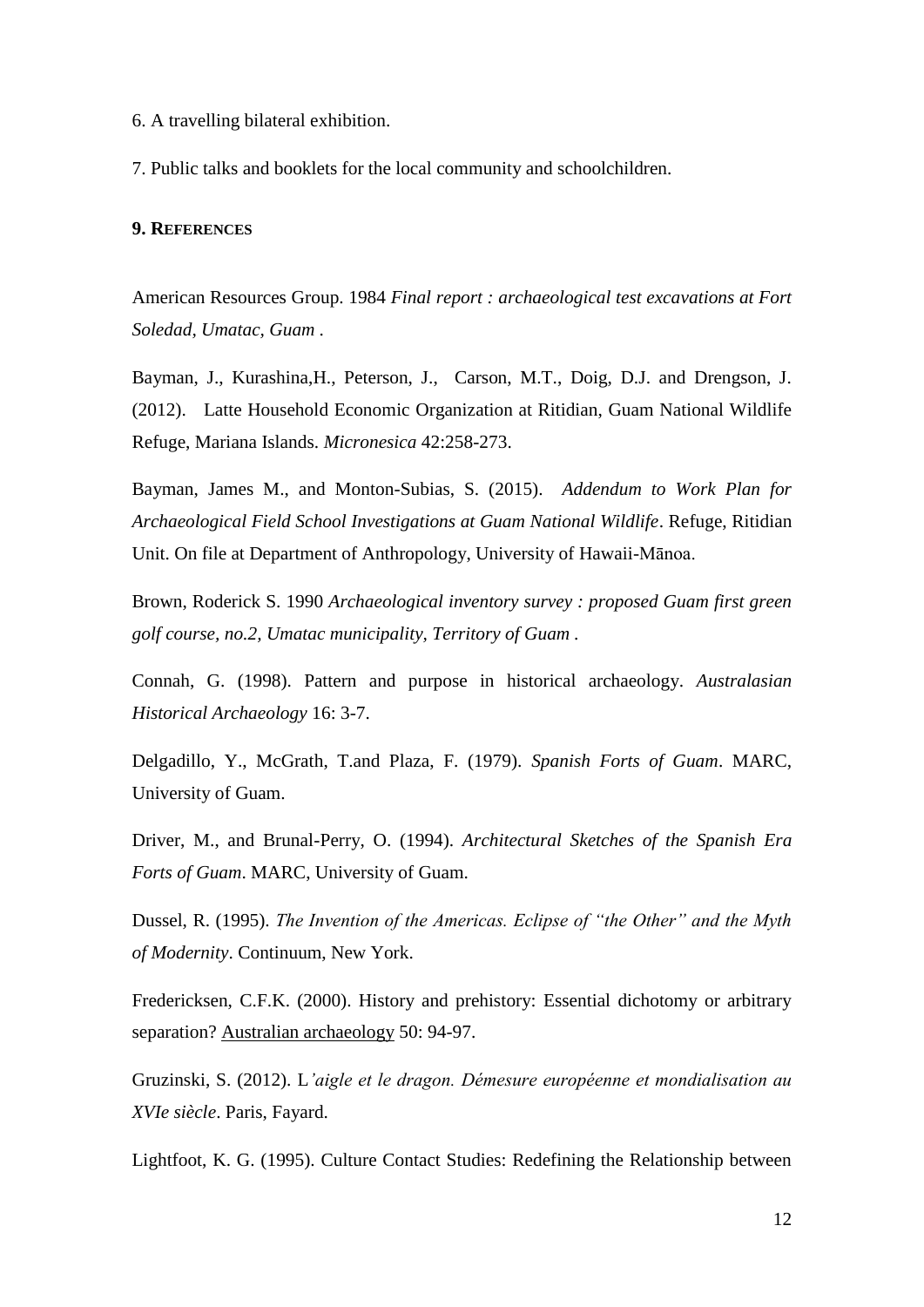Prehistoric and Historical Archaeology. *American Antiquity* 60 (2): 199-217.

Marks, R. B. (2002). *The Origins of the Modern World: A Global and Ecological Narrative from the Fifteenth to the Twenty-first Century*. Rowman and Littlefield, Lanham.

Martínez Shaw, C., and Alfonso, M. (1999). *Europa y Los Nuevos Mundos: Siglos XV-XVIII*. Síntesis, Madrid.

Mathews, C. (2007). History to Prehistory: An Archaeology of Being Indian. *Archaeologies* 3:271–295.

Montón-Subías, S. and Bayman, J. (2016). *Research Report for Archaeological Studies at Ritidian Unit of Guam National Wildlife Refuge*.

Montón-Subías, S., Cruz Berrocal, M, and Ruiz, A. (eds.), Archaeologies of Early Modern Spanish Colonialism, Springer, New York.

Moore, Darlene 1989 *Archaeological investigations along the Agat-Umatac highway*

Micronesian Archaeological Research Services 1989.

Moore & McNerney (1984). *Archaeological Test Excavations at Fort Soledad, Umatac, Guam*. Submitted to the Guam Department of Parks and Recreation. American Resource Group Ltd.

Lightfoot, K. G. (1995). Culture Contact Studies: Redefining the Relationship between Prehistoric and Historical Archaeology. American Antiquity 60 (2): 199-217.

Parker, C. (2010). *Global Interactions in the Early Modern Age, 1400-1800*. Cambridge University Press, Cambridge.

Quijano, A. (2000). Coloniality of Power, Eurocentrism and Latin America. *Nepantla: Views from South* 1 (3): 533-580.

Smith, A. (1776). *An Inquiry into the Nature and Causes of the Wealth of Nations*.

s. n. (1979) Preliminary report of archaeological investigation of Fort San Jose, Umatac, Guam.

Wallerstein, I. (1974). *The Modern World-System*. Academic Press, New York/London.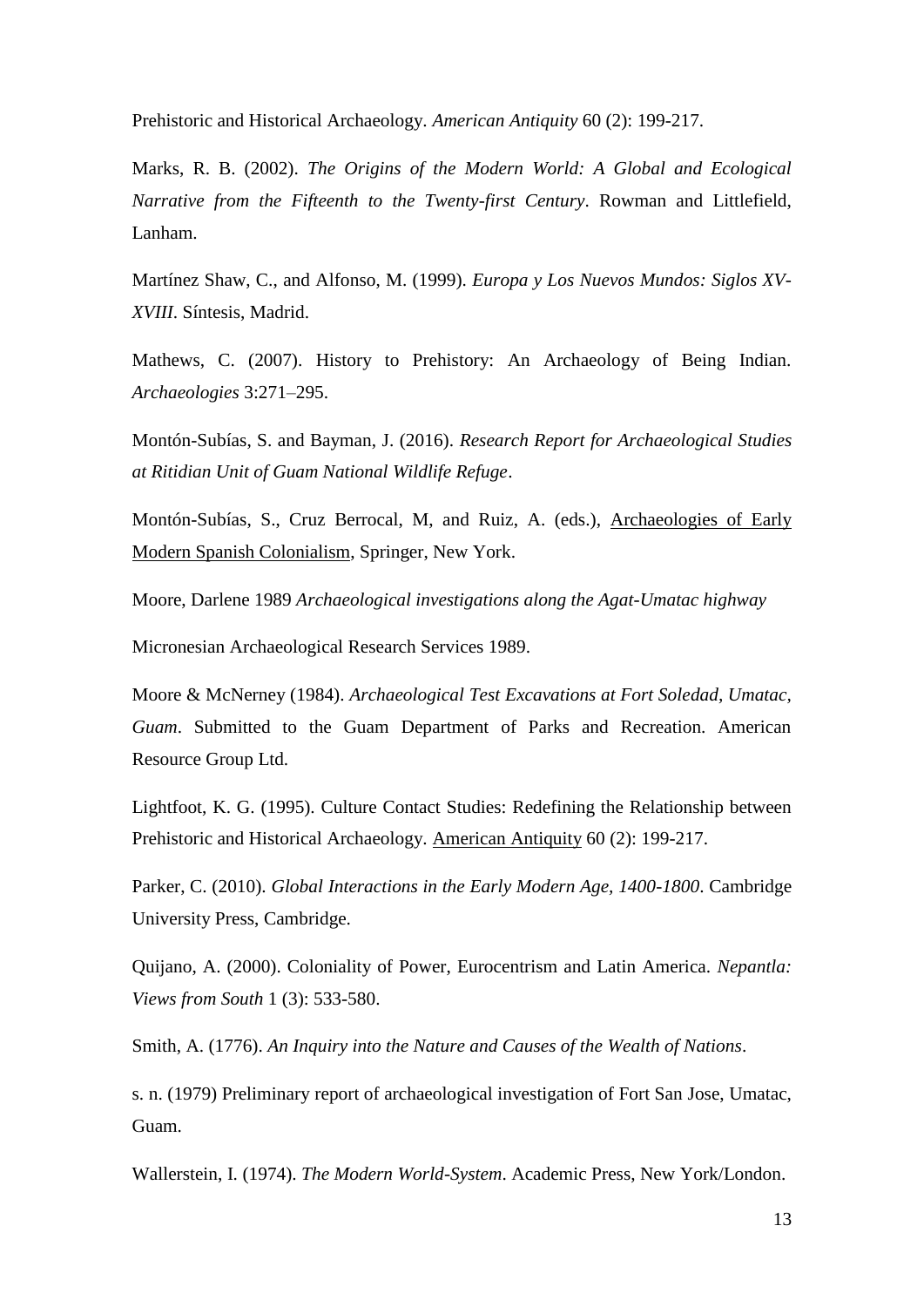Wilkie, L. A. (2005). Inessential archaeologies: problems of exclusion in Americanist archaeological thought. *World Archaeology* 37 (3): 337-351.

Wolf, E. R. (1982). *Europe and the People Without History*. University of California Press, Berkeley.

#### **10. PROTOCOL IN THE EVENT OF DISCOVERY OF HUMAN REMAINS**

In the event that human remains are encountered during archaeological excavations, a set of protocols will be followed for ensuring respectful treatment of the remains. The preferred strategy always will be to preserve human remains in place and to adjust the archaeological research to avoid any adverse effects. All work will accord with Guam Executive Order 89-24, which states: "Scientific, medical or other study shall be restricted to the minimum necessary to ascertain cultural or ethnic associations, and to address significant research questions." The methods of the planned archaeological excavation will not create adverse impacts on any human remains, but the careful excavation process potentially will uncover human remains which can be preserved in place. Specifically, the methods of careful hand- excavation with small hand-held tools will remove no more than a few sq cm of sediment at any time. If human remains are encountered, then the following tasks will be performed:

1. All work will stop in the vicinity of the discovery, and the area will be inspected for stability and security.

2. The exposed human remains will be photographed, mapped, and described in sufficient detail to clarify the number of elements, size, condition, stratigraphic association, and position. Based on these observations, the number of represented individuals and cultural associations can be ascertained with the minimum intrusion as stated in Guam Executive Order 89-24.

3. The surrounding sedimentary matrix will be inspected for signs of further intact human remains, and any such findings again will be photographed, mapped, and described in sufficient detail to clarify the number of elements, size, condition, stratigraphic association, and position. Based on these observations, the number of represented individuals and cultural associations can be ascertained with the minimum intrusion as stated in Guam Executive Order 89-24.